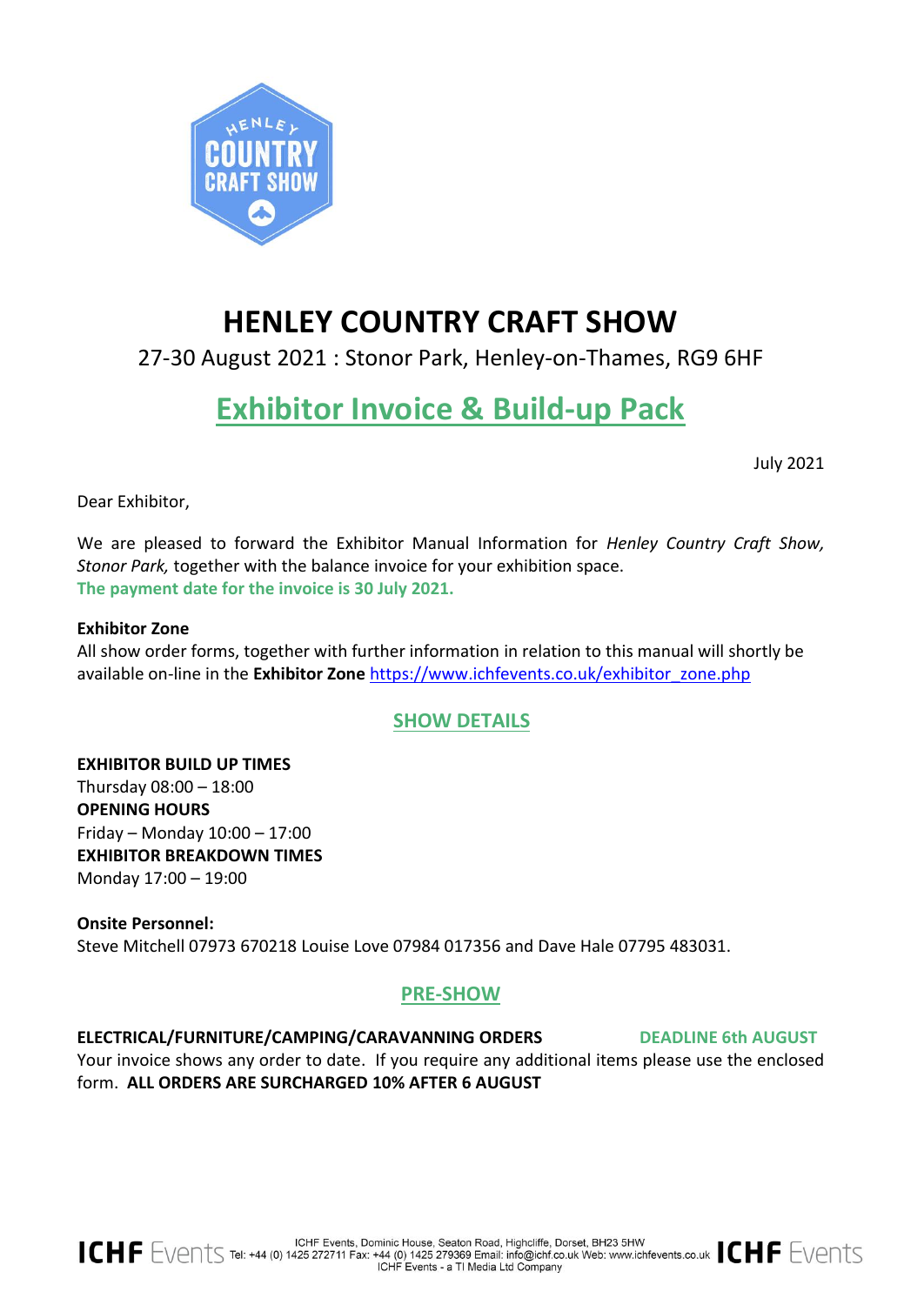# **LEAFLETS**

We can supply leaflets for you to distribute in mailings and to hand to customers. These are free; if you have not already requested a supply then please order on the enclosed form.

# **PUBLICITY**

Our Marketing Department is very keen to receive photographs or images of products and/or any interesting stories that could be used in our publicity. Please email [jordanaj@ichf.co.uk](mailto:jordanaj@ichf.co.uk) or send by post to ICHF Events.

## **STAND INVOICES**

Please note that your invoice is due for payment by **30 JULY.** To be fair to the majority of exhibitors who pay on time, late payments will be subject to a surcharge. The later the payment, the higher the rate.

# **PAYMENT METHODS**

By BACS or Paypal (see account details on sheet enclosed), or by card.

# **CREDIT CARD TERMINAL HIRE**

Reception at Stonor Park can be difficult, but we can supply you with contact details for an outside company who hire out mobile credit card terminals for exhibitors to use while at shows. If you would like us to send you the order form please email us at [info@ichf.co.uk](mailto:info@ichf.co.uk) or visit the Exhibitor Zone to download the form.

# **MOBILE NETWORK COVERAGE/SIGNALS/WIFI – please read:**

The venues chosen for our longstanding Outdoor Country Craft Shows are known to provide difficulties with signal reception (GPRS/4G/Mobile etc). We are aware that many payment options require good reception; however GPRS/network signals are out of our control. Should you need advice/have any questions or concerns, we recommend to check with your network provider (most providers offer a signal map on their website) and/or contact the provider who issued the payment device you are planning to use.

We do provide free Wi-Fi at this event, however please do make sure your card machine can work using WIFI and not just GPRS signal.

# **ON SITE INFORMATION**

## **VEHICLE ACCESS**

Please note that the entry point for exhibitors is NOT the main house gate. Please follow the signs for the exhibitor entrance (see attached sheet).

# **VEHICLE STICKERS / UNLOADING**

## A vehicle pass will be issued upon arrival.

Please remember, all stands must be built on the Thursday (0800 - 1800).

Please arrive by 1700 otherwise access may not be allowed (remember to allow enough travel time; this is a bank holiday weekend and the M25 gets very busy).

No unloading is allowed on Friday.

# **EXHIBITORS' DISPLAY AREA IN ENTRANCE**

The entrance tent includes a display area of exhibitors' products; each exhibitor may submit one piece of work, preferably large and distinctive, to be displayed here. Your stand number will be placed next to the article.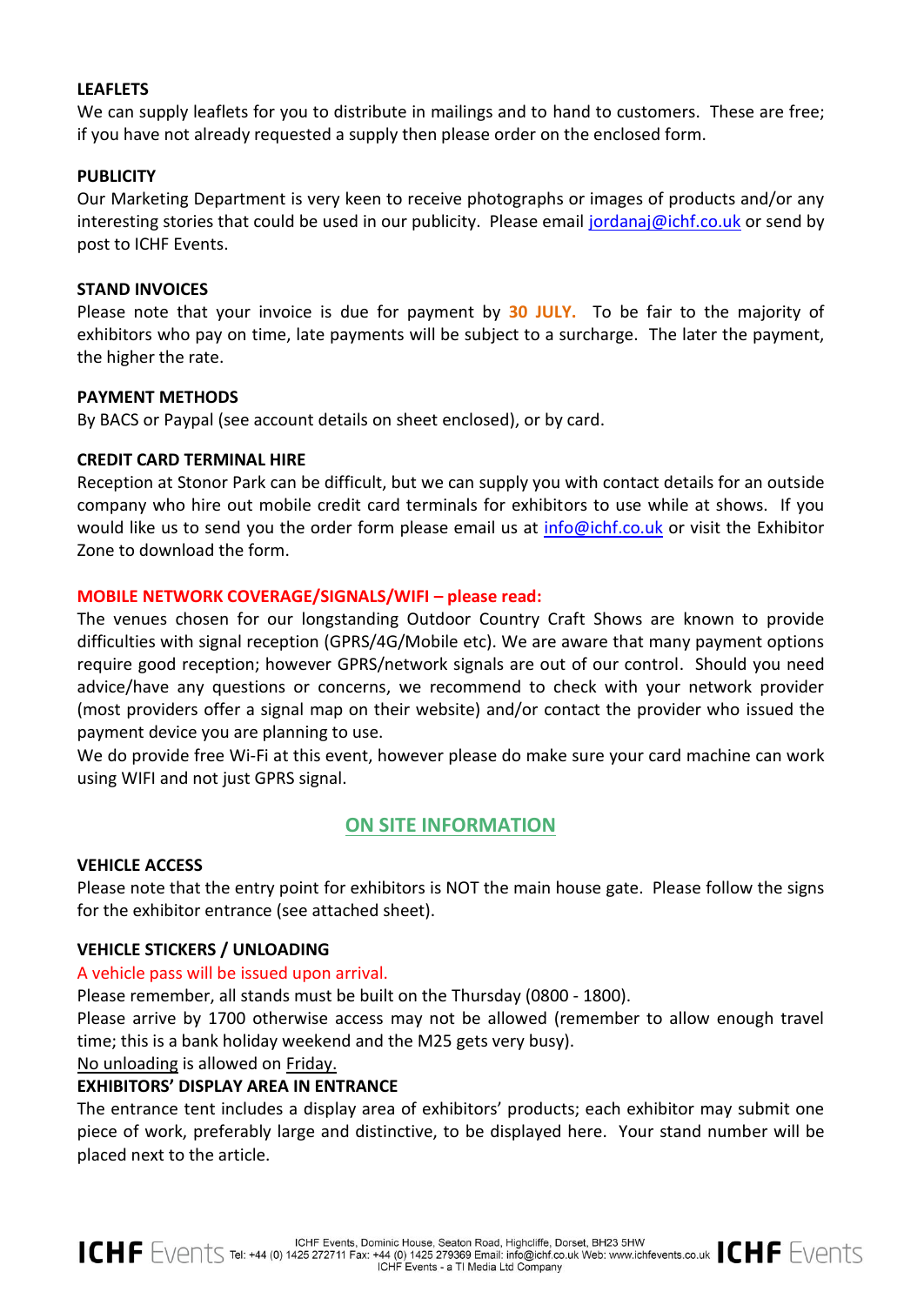Please take your articles to the entranceway between 1300 and 1700 on the build-up day, where Jane Bolsover will display them for you.

#### **No items accepted after 1700 hrs on Thursday and NONE on Friday**

**Please note:** A security guard will be present during the open hours and the tent sealed overnight, but ICHF will not accept any liability for loss or damage to products however caused.

#### **ON-SITE ORDERS**

Any extras not pre-ordered are surcharged 15% and should be paid on site, but it is the responsibility of the exhibitor to make sure payment is made. We do not expect to have to chase exhibitors for these small amounts.

## **OTHER SHOWS' LEAFLETS**

You are welcome to hand leaflets to your customers at ICHF shows, *but exhibitors may not place other organisers' leaflets on general display on table tops or in dispensers at our shows*. ICHF almost definitely spends far higher sums on advertising and it seems unfair to ICHF that other events gain by general visitors being able to pick up leaflets easily.

#### **CARAVAN & CAMPING**

Access is **NOT** possible until build-up day – full details are under 'Accommodation'. **Please book early for camping as numbers will be restricted.**

#### **ACCESS**

Due to security, late access on build up night will not be allowed. Also a reminder of our policy that vehicles are NOT allowed in the show area on any open morning, goods must be carried in. Re-stocking can take place after the show closes each evening.

#### **ACCOMMODATION**

Caravan and camping is chargeable and MUST be booked in advance. If you have already booked your site it will be shown on the invoice, otherwise please return the enclosed order form immediately. **(This INCLUDES anybody sleeping in vans or cars.)**

All people staying overnight MUST be in an allocated space. PLEASE NOTE that access is restricted, with the gate being closed between midnight and 0800 hrs (also see below). No caravans or tents to be sited under the branches of trees. Your 'Camping Pass' will be handed to you on arrival. Toilet facilities will be available during the night. No use of generators in the camping areas between 2000 and 0800 hrs. No open fires.

 **Camping –** Access is **NOT** available until 0800 hrs on **THURSDAY** morning

For details on hotel and guest house accommodation please contact Henley-on-Thames Information Centre on: 01491 578034.

# **OVERNIGHT EMERGENCY ACCESS TO THE CARAVAN SITE**

Please note in an overnight emergency that the main gateway on the driveway to Stonor automatically opens outwards when a vehicle is driven up to it, to allow exiting ONLY.

If any help is required then please sound your horn and turn on your lights to alert the security guards within the show area, who will give the necessary assistance.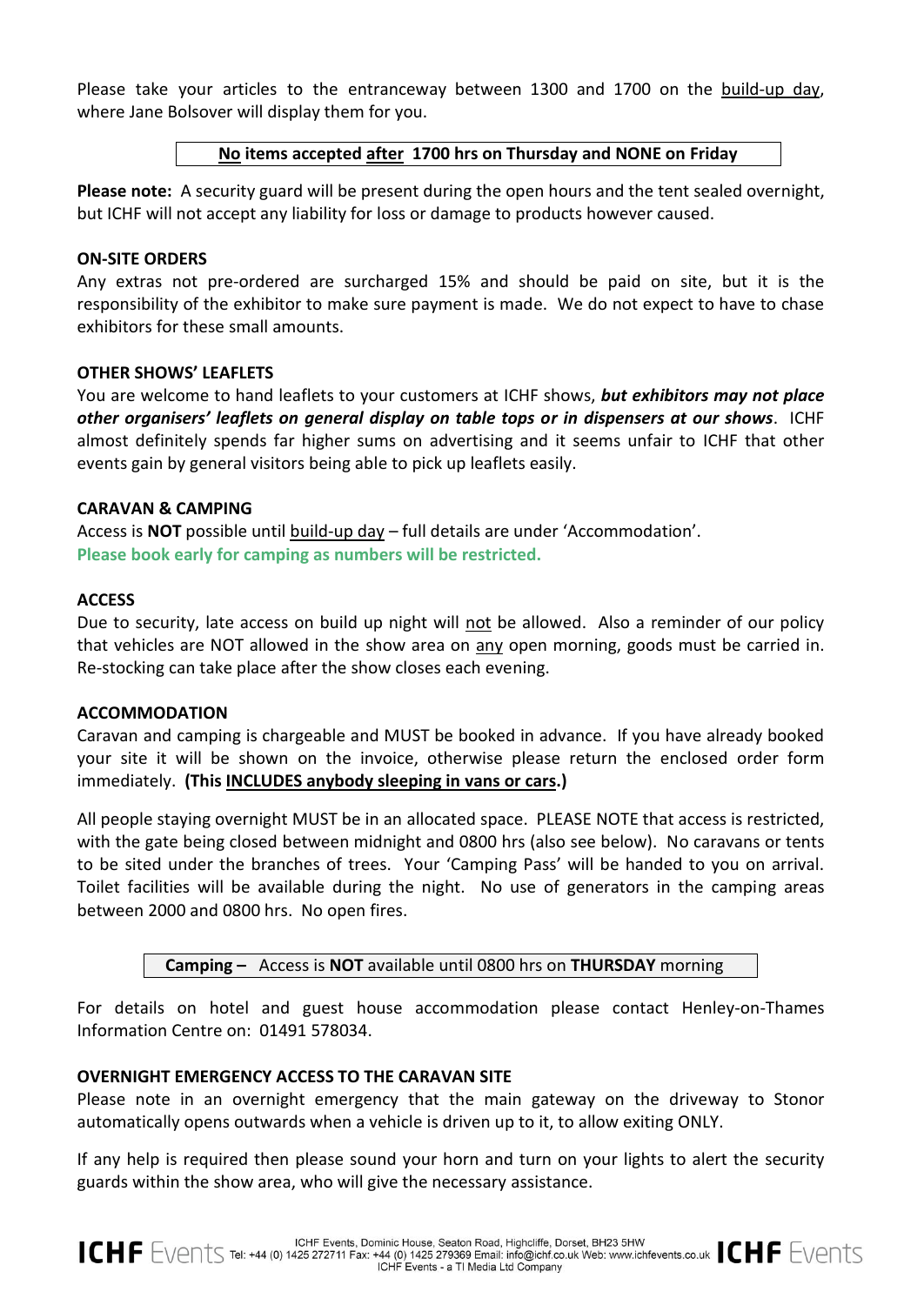# **STAND AREA, FASCIAS and SIGNS**

Please remember that all your products, chairs, etc, must remain within your stand area for the duration of the show.

There must be no 'Sale' or 'Discounted' signs (including handwritten ones) used. Printed 'Show Offer' is permitted.

# **GENERAL INFORMATION**

#### **LITTER**

We request exhibitors to deposit all their litter in the skips provided in the show area and camp site, leaving their stand completely clear on breakdown. Black plastic bags, at no charge, are available from our office on site.

#### **EXHIBITORS' DOGS**

Exhibitors' dogs will be allowed this year in the campsite and exhibitors' car park but will NOT be permitted in the show area.

HOWEVER they must be controlled and on leads at all times. Stonor is a deer park and any 'abuse' of this will mean that exhibitors' dogs will be banned in the future.

#### **BUILD-UP CATERING**

Please note that there is no catering on build-up day in the show area, although the café is open in the house grounds and can be accessed by exhibitors, they will be serving light snacks and refreshments from midday.

## **EXHIBITORS PASSES**

Exhibitor's badges will be issued on the build-up day.

#### **DISMANTLING**

Dismantling time is from 1700 to 1900 on Monday.

#### **ELECTRICITY SAFETY**

Please note that the light on your stand may be switched on in the morning before you arrive, and therefore it is important that any covers or sheets that you may put over your stock do not go over any lighting. The risk of fire may ensue.

#### **SECURITY**

Security in the show area is provided by us from Thursday evening to Monday (not including overnight on the Monday).

#### **INSURANCE**

Insurance is the responsibility of individual exhibitors.

#### **CASH FACILITY FOR VISITORS**

Please note that we offer a cashback facility on debit cards to our visitors, in the Organisers Office from noon each day. A 50p charge applies.

We look forward to receiving your order forms shortly, but if you have any queries, please do not hesitate to contact us.

ICHF Events, Dominic House, Seaton Road, Highcliffe, Dorset, BH23 5HW<br>ICHF EVENTS Tel: +44 (0) 1425 272711 Fax: +44 (0) 1425 279369 Email: info@ichf.co.uk Web: www.ichfevents.co.uk ICHF EVENTS ICHF Events - a TI Media Ltd Company